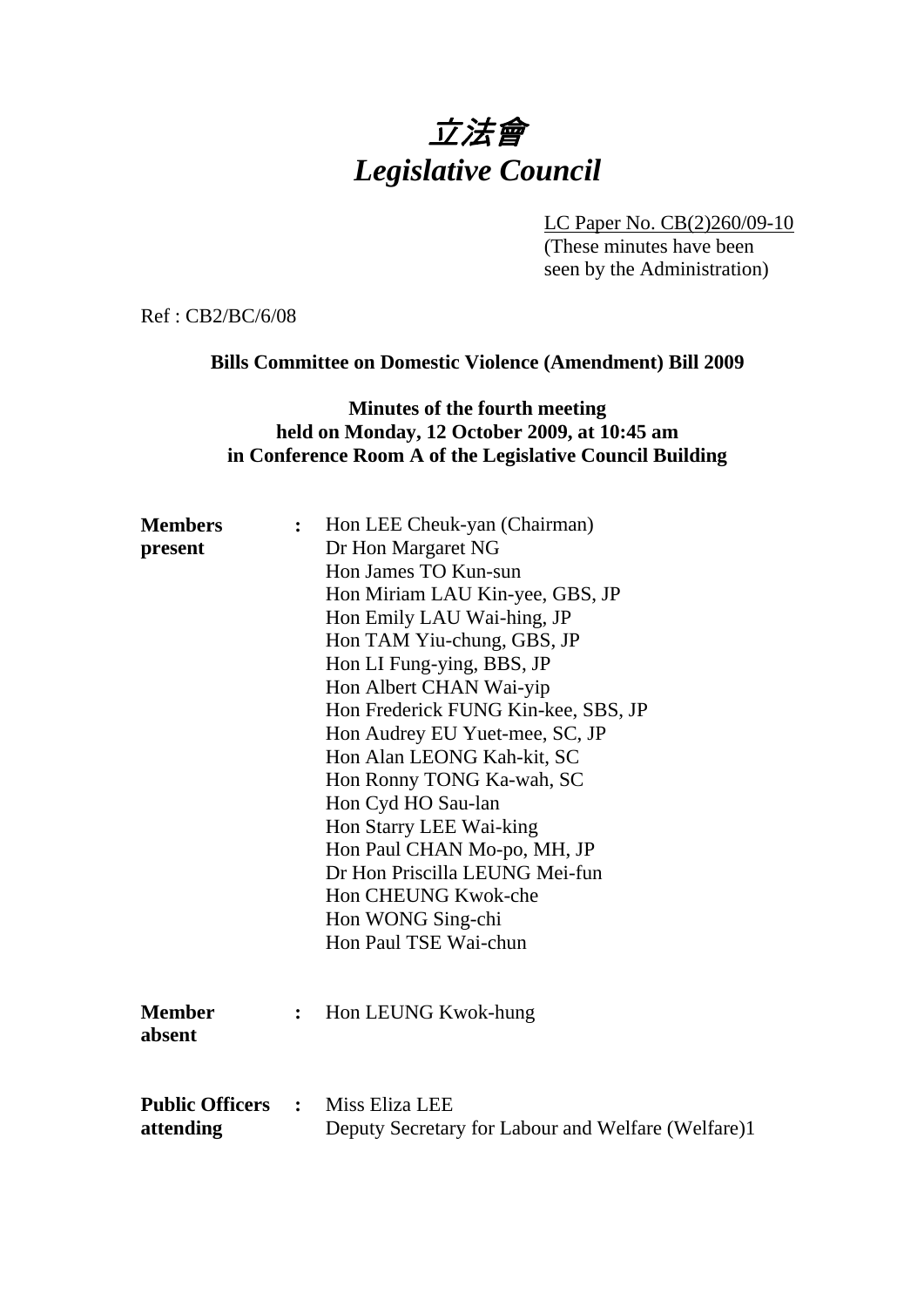|                               |                                                                                                     | Mrs Alison LAU<br>Principal Assistant Secretary for Labour and Welfare<br>(Welfare)2 |
|-------------------------------|-----------------------------------------------------------------------------------------------------|--------------------------------------------------------------------------------------|
|                               | Miss Maria LAU<br><b>Acting Assistant Director for Social Welfare</b><br>(Family and Child Welfare) |                                                                                      |
|                               |                                                                                                     | Ms Fanny IP<br>Senior Assistant Law Draftsman                                        |
| <b>Clerk</b> in<br>attendance | $\ddot{\cdot}$                                                                                      | Miss Betty MA<br>Chief Council Secretary (2) 4                                       |
| <b>Staff</b> in<br>attendance | $\ddot{\cdot}$                                                                                      | Mr YICK Wing-kin<br><b>Assistant Legal Adviser 8</b>                                 |
|                               |                                                                                                     | Miss Florence WONG<br>Senior Council Secretary (2)5                                  |
|                               |                                                                                                     | Miss Maggie CHIU<br>Legislative Assistant (2)4                                       |

#### Action

## **I. Meeting with deputations and the Administration**

[The Bill, Legislative Council Brief, LC Paper Nos. CB(2)1982/08-09(01), CB(2)2293/08-09(05), CB(2)2337/08-09(01), CB(2)2444/08-09(01) CB(2)2483/08-09(01) and CB(2)2581/08-09(01)]

1. The Bills Committee deliberated (index of proceedings attached at **Annex**).

- Admin 2. The Administration was requested to  $-$ 
	- (a) provide a paper on the complementary measures taken by the Police to enhance the sensitivity and capability of the frontline Police officers in handling violence cases of same-sex relationships and their knowledge on the implementation of the amended Domestic Violence Ordinance (DVO);
	- (b) provide a written response to the views made by The Law Society of Hong Kong in its submission to the Bills Committee;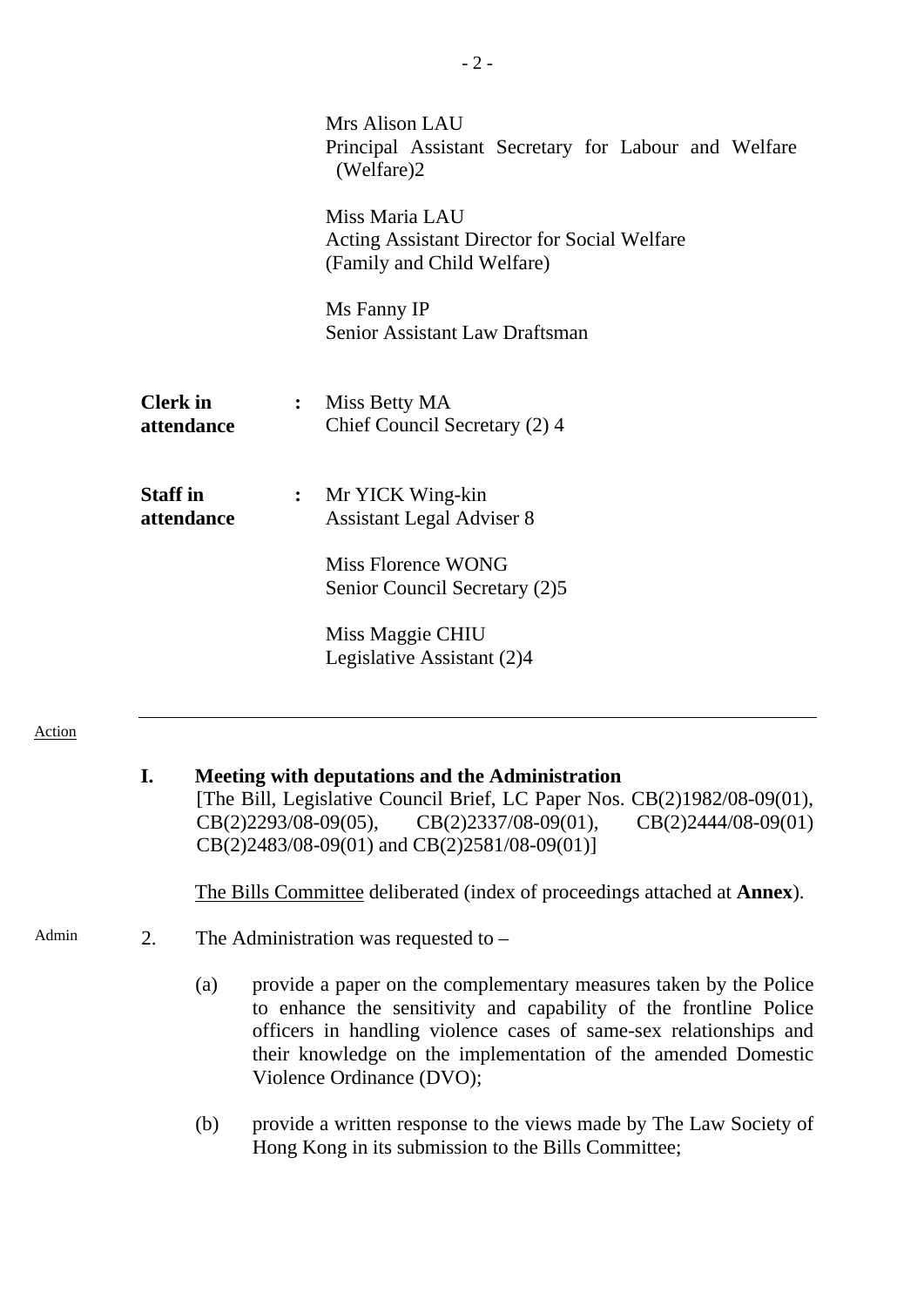- (c) consider adding a reference in the proposed definition of "cohabitation relationship" to state expressly that the 2 parties to the relationship may be of the same sex or of the opposite sex;
- (d) revert on the commencement date of the amended Ordinance together with the Administration's plan on the preparatory work being undertaken by respective departments concerned to tie in with the commencement of the amended Ordinance; and
- (e) consider whether the term "關係" should be deleted from "家庭關 係" in the proposed amendment to the long title of the DVO to tally with the style of the English version and the short title.

### **II. Date of next meeting**

3. Members agreed that the next three meetings of the Bills Committee would be held on 23 October, 3 and 17 November 2009.

4. There being no other business, the meeting ended at 12:48 pm.

Council Business Division 2 Legislative Council Secretariat 12 November 2009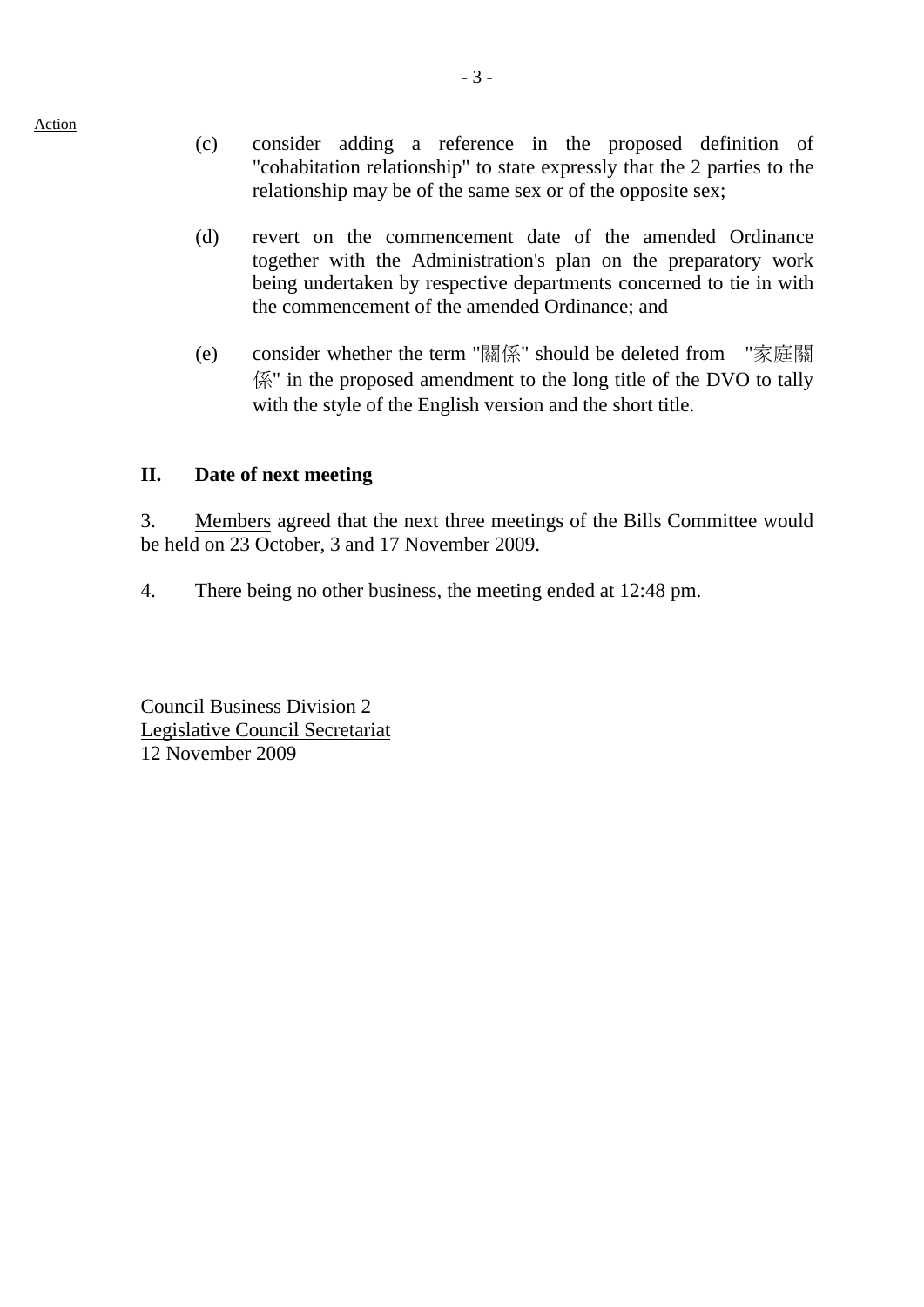## **Proceedings of the fourth meeting of the Bills Committee on Domestic Violence (Amendment) Bill 2009 on Monday, 12 October 2009, at 10:45 am in Conference Room A of the Legislative Council Building**

| <b>Time marker</b>                                | Speaker(s)                                       | Subject(s)                                                                                                                                                                                                                                                                                                                                                                                                                                                                                                                                                                                                                                                                                                                                                                                                                                                                                                             | <b>Action</b><br>required |  |
|---------------------------------------------------|--------------------------------------------------|------------------------------------------------------------------------------------------------------------------------------------------------------------------------------------------------------------------------------------------------------------------------------------------------------------------------------------------------------------------------------------------------------------------------------------------------------------------------------------------------------------------------------------------------------------------------------------------------------------------------------------------------------------------------------------------------------------------------------------------------------------------------------------------------------------------------------------------------------------------------------------------------------------------------|---------------------------|--|
| Agenda item $I$ – Meeting with the Administration |                                                  |                                                                                                                                                                                                                                                                                                                                                                                                                                                                                                                                                                                                                                                                                                                                                                                                                                                                                                                        |                           |  |
| 000000 - 000334                                   | Chairman                                         | Opening remarks                                                                                                                                                                                                                                                                                                                                                                                                                                                                                                                                                                                                                                                                                                                                                                                                                                                                                                        |                           |  |
| $000335 - 002231$                                 | Administration<br>Chairman                       | The Administration's response to members' comments<br>made on 10 September 2009<br>[LC Paper No. CB(2)2581/08-09(01)]<br>The<br>Administration<br>would<br>consider<br>members'<br>suggestion and review the factors set out in the new<br>section $3B(2)$ to ensure that all important elements<br>were included and that the factors were presented in a<br>user-friendly manner.<br>The Administration would<br>revert to the Bills Committee with its proposed way<br>forward during the clause-by-clause examination of the<br>new section $3B(2)$                                                                                                                                                                                                                                                                                                                                                                |                           |  |
| 002232 - 002752                                   | Mr CHEUNG Kwok-che<br>Administration<br>Chairman | Under what circumstances would the Administration<br>consider setting up a specialised domestic violence<br>court (SDVC)<br>The Administration's response that while the Judiciary<br>had concluded that it saw no real need for the<br>establishment of an SDVC, special administrative<br>arrangements had been in place to handle domestic<br>violence (DV) cases such as fast-tracking listing of DV<br>cases and additional resources had been allocated to the<br>Social Welfare Department (SWD) to strengthen direct<br>support for victims of DV and families in need.<br>The<br>Administration would actively consider further ways to<br>enhance support services for victims of DV, in<br>particular those undergoing the judicial process<br>Views of the Chairman that the implementation of the<br>enhanced support services for victims of DV could be<br>followed up by the Panel on Welfare Services |                           |  |
| 002753 - 003322                                   | Ms Audrey EU<br>Chairman<br>Administration       | Views of Ms Audrey EU that applications for<br>injunction under DVO could be dealt with by the court<br>more expeditiously if the victims were assisted by legal<br>practitioners who were experienced and specialized in<br>DV cases. Apart from providing one-stop services to<br>victims of DV, SWD might consider liaising with the<br>Hong Kong Family Law Association to enhance the<br>legal support services for victims of DV to undergo the<br>judicial process<br>The Administration's response that it would launch a<br>programme to enhance support services for victims of<br>DV, particularly those undergoing the judicial process.<br>It would also collaborate with the efforts of legal<br>professional bodies and stakeholders to enhance<br>support services to victims of DV                                                                                                                    |                           |  |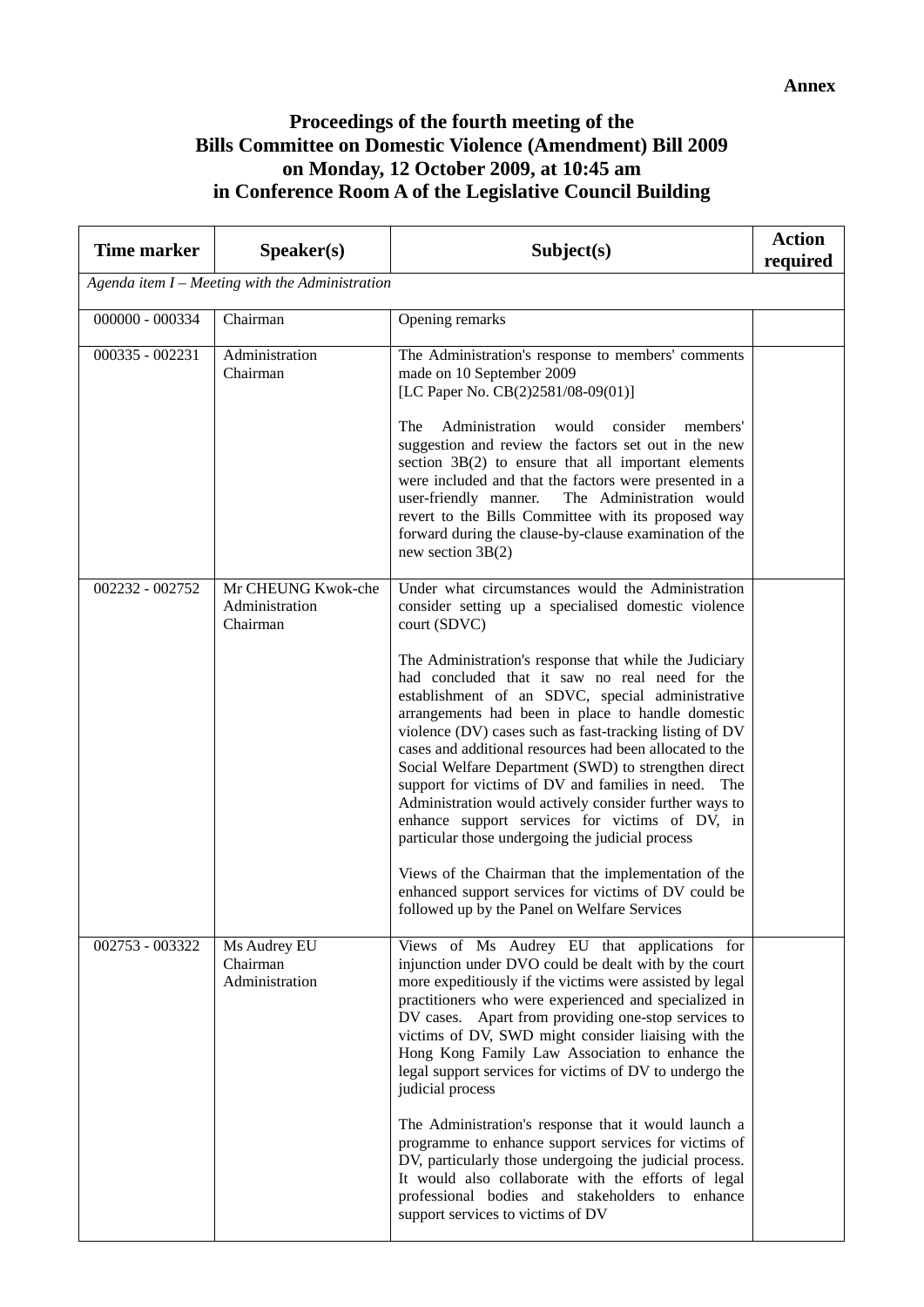| <b>Time marker</b> | S <sub>p</sub> e <sub>aker(s)</sub>        | Subject(s)                                                                                                                                                                                                                                                                                                                                                                                                                                                                                                                                                                                                                                                                                                                                                                                                                                                                                                                                                                                                                                                                                                                                                                                                                                                                                                                                                                                                                                                                                                                                                                         | <b>Action</b><br>required |
|--------------------|--------------------------------------------|------------------------------------------------------------------------------------------------------------------------------------------------------------------------------------------------------------------------------------------------------------------------------------------------------------------------------------------------------------------------------------------------------------------------------------------------------------------------------------------------------------------------------------------------------------------------------------------------------------------------------------------------------------------------------------------------------------------------------------------------------------------------------------------------------------------------------------------------------------------------------------------------------------------------------------------------------------------------------------------------------------------------------------------------------------------------------------------------------------------------------------------------------------------------------------------------------------------------------------------------------------------------------------------------------------------------------------------------------------------------------------------------------------------------------------------------------------------------------------------------------------------------------------------------------------------------------------|---------------------------|
| 003323 - 003641    | Mr Ronny TONG<br>Administration            | Suggestion of streamlining the procedures for<br>application for injunction under DVO, such as<br>introducing a standard application form, such that<br>victims of DV could undergo the judicial proceedings<br>without legal representation<br>The Administration's response that while it would                                                                                                                                                                                                                                                                                                                                                                                                                                                                                                                                                                                                                                                                                                                                                                                                                                                                                                                                                                                                                                                                                                                                                                                                                                                                                  |                           |
|                    |                                            | continue to discuss with the Judiciary the suggestion of<br>streamlining the application procedures for injunction<br>under DVO, the Judiciary had published a booklet on<br>"How to Apply for Injunctions Under the Domestic<br>Violence Ordinance (DVO)"<br>to facilitate<br>the<br>application for injunction orders                                                                                                                                                                                                                                                                                                                                                                                                                                                                                                                                                                                                                                                                                                                                                                                                                                                                                                                                                                                                                                                                                                                                                                                                                                                            |                           |
| 003642 - 003750    | Chairman                                   | The Administration's response to the views and<br>suggestions made by deputations and members on<br>30 July 2009<br>[Part]<br>(4)<br>of LC<br>Paper<br>No.<br>CB(2)2444/08-09(01)]                                                                                                                                                                                                                                                                                                                                                                                                                                                                                                                                                                                                                                                                                                                                                                                                                                                                                                                                                                                                                                                                                                                                                                                                                                                                                                                                                                                                 |                           |
| 003751 - 004619    | Ms Emily LAU<br>Administration<br>Chairman | Views of Ms Emily LAU that -<br>the Administration should gauge views from<br>(a)<br>mutual help organisations which provided<br>support services for victims of DV, such as the<br>Hong Kong Association for the Survivors of<br>Women Abuse (Kwan Fook), on the package of<br>support services;<br>the Police should strengthen education and<br>(b)<br>training for frontline officers with a view to<br>enhancing their sensitivity in handling DV cases<br>of same-sex relationship; and<br>the Administration should step up publicity on<br>(c)<br>the civil remedies available to victims of DV.<br>For instance, it might consider displaying<br>eye-catching posters at the entrances of<br>residential buildings, especially in high-risk<br>districts like Tin Shui Wai, with a view to<br>enhancing the public awareness about DV cases<br>and encouraging the victims to seek help<br>The Administration's response that -<br>social workers of the Integrated Family Service<br>(a)<br>Centres (IFSCs) and Family and Child Protective<br>Services Units of SWD adopted a case<br>management approach in supporting victims of<br>DV and would continue to outreach to such<br>victims. This apart, SWD had from time to<br>time gauged views from women's organisations<br>and mutual help groups in providing support<br>services for victims of DV. For instance, with<br>the assistance of the mutual-help groups, social<br>workers and former victims would be paired up<br>to pay home visits to victims of DV so as to<br>enhance support for such victims; |                           |
|                    |                                            | over the past years, the Police had enhanced their<br>(b)<br>training programmes to raise the capability and<br>sensitivity of police officers in handling and                                                                                                                                                                                                                                                                                                                                                                                                                                                                                                                                                                                                                                                                                                                                                                                                                                                                                                                                                                                                                                                                                                                                                                                                                                                                                                                                                                                                                     |                           |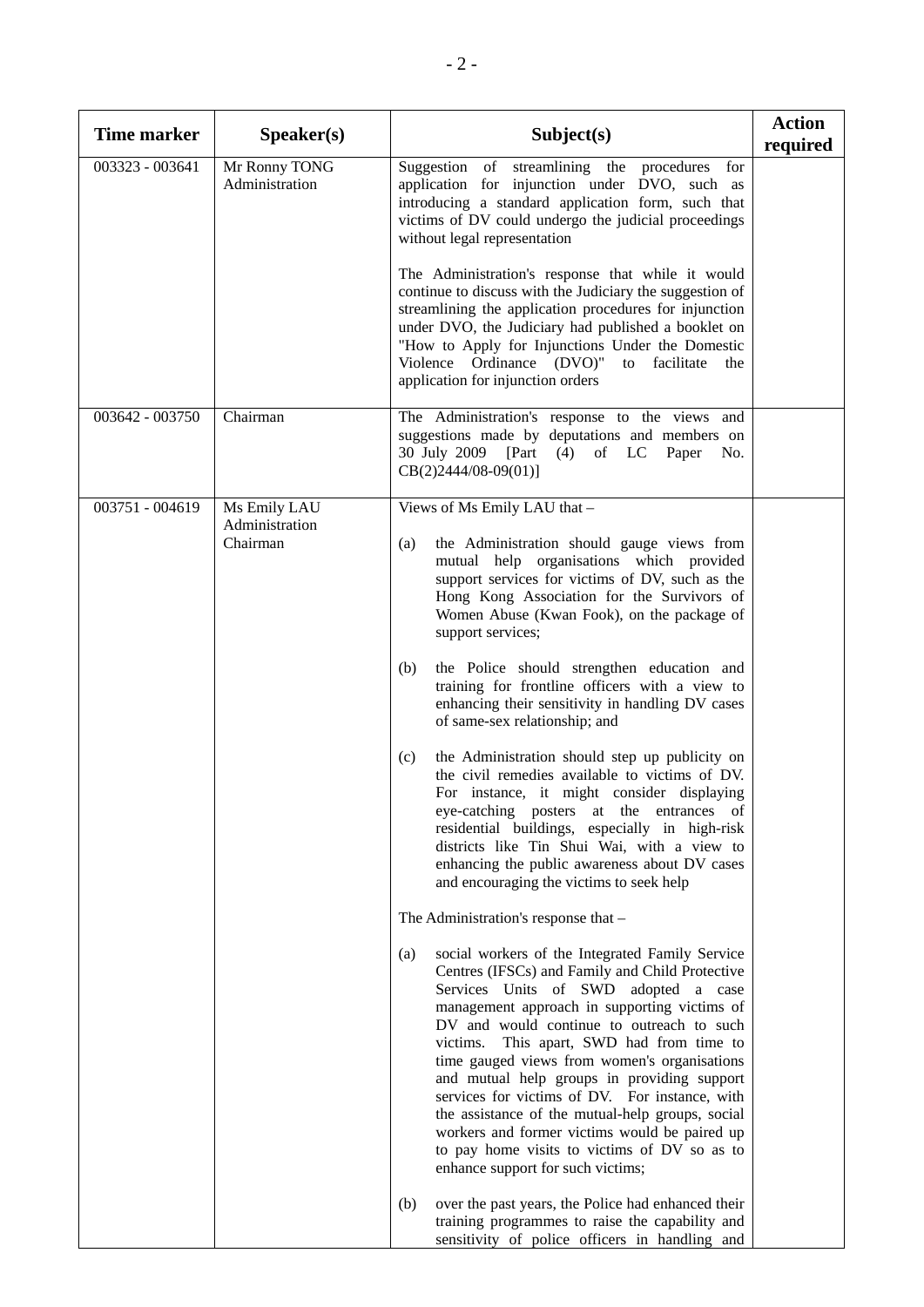| <b>Time marker</b> | Speaker(s)                                             | Subject(s)                                                                                                                                                                                                                                                                                                                                                                                                                                                                                                                                                                                                                                                                                                  | <b>Action</b><br>required   |
|--------------------|--------------------------------------------------------|-------------------------------------------------------------------------------------------------------------------------------------------------------------------------------------------------------------------------------------------------------------------------------------------------------------------------------------------------------------------------------------------------------------------------------------------------------------------------------------------------------------------------------------------------------------------------------------------------------------------------------------------------------------------------------------------------------------|-----------------------------|
|                    |                                                        | investigating DV cases. In the light of the<br>amendments to DVO, the Police were actively<br>studying ways to enhance the alertness and<br>ability of its frontline officers to handle violence<br>cases involving same-sex cohabitants; and<br>SWD had continued its territory-wide publicity<br>(c)<br>and district-based programmes to enhance public<br>awareness of DV problem and encourage victims<br>and vulnerable families to seek assistance at<br>early stage. In addition to announcements of<br>public interest and educational programmes, the<br>Administration<br>would<br>consider<br>displaying<br>posters at prominent locations of residential<br>buildings in high-risk districts    | <b>Admin to</b><br>consider |
| $004620 - 005146$  | Mr Paul TSE<br>Chairman<br>Ms Cyd HO<br>Administration | Views of Mr Paul TSE that counselling services and<br>preventive measures should be strengthened to assist<br>the abusers having regard to the occurrence of some<br>violence acts was due to the fact that the abusers did<br>not know how to manage their stress and emotion<br>The<br>Administration's response<br>that<br>appropriate<br>assistance and support could be sought from various<br>hotlines and IFSCs. SWD had launched programmes<br>for abusers involved in spouse battering behaviour as<br>part of its counselling services. The Administration<br>would consider enhancing the publicity programmes in<br>districts with more cases of DV in this respect                             |                             |
| 005147 - 005319    | Ms Cyd HO<br>Chairman                                  | Need for adopting a gender neutral approach in the<br>publicity programmes to avoid labelling effect                                                                                                                                                                                                                                                                                                                                                                                                                                                                                                                                                                                                        |                             |
| 005320 - 005631    | Ms Miriam LAU<br>Administration<br>Chairman            | Views of Ms Miriam LAU that the theme of publicity<br>on DV problem should focus on prevention and the<br>proper channels for victims of DV to seek assistance<br>and support services<br>The Administration's response that after the enactment<br>of the Bill, a new series of publicity programmes<br>would be launched to increase the public awareness of<br>the expanded protection of DVO                                                                                                                                                                                                                                                                                                            |                             |
| 005632 - 010159    | Chairman<br>Administration<br>Mr Frederick FUNG        | Concerns about the sensitivity of the frontline Police<br>officers in handling DV cases and the effectiveness of<br>the referral mechanism between the Police and SWD<br>The Administration's response that the coordination<br>between SWD and the Police in handling and<br>following up on DV cases had been strengthened over<br>the past years. The Police had also enhanced their<br>training programmes to raise the capability and<br>sensitivity of Police officers in handling<br>and<br>investigating DV cases. Where there was a reported<br>case of DV, the Police could retrieve relevant records<br>from its database and decide whether the case should<br>be referred to SWD for follow-up |                             |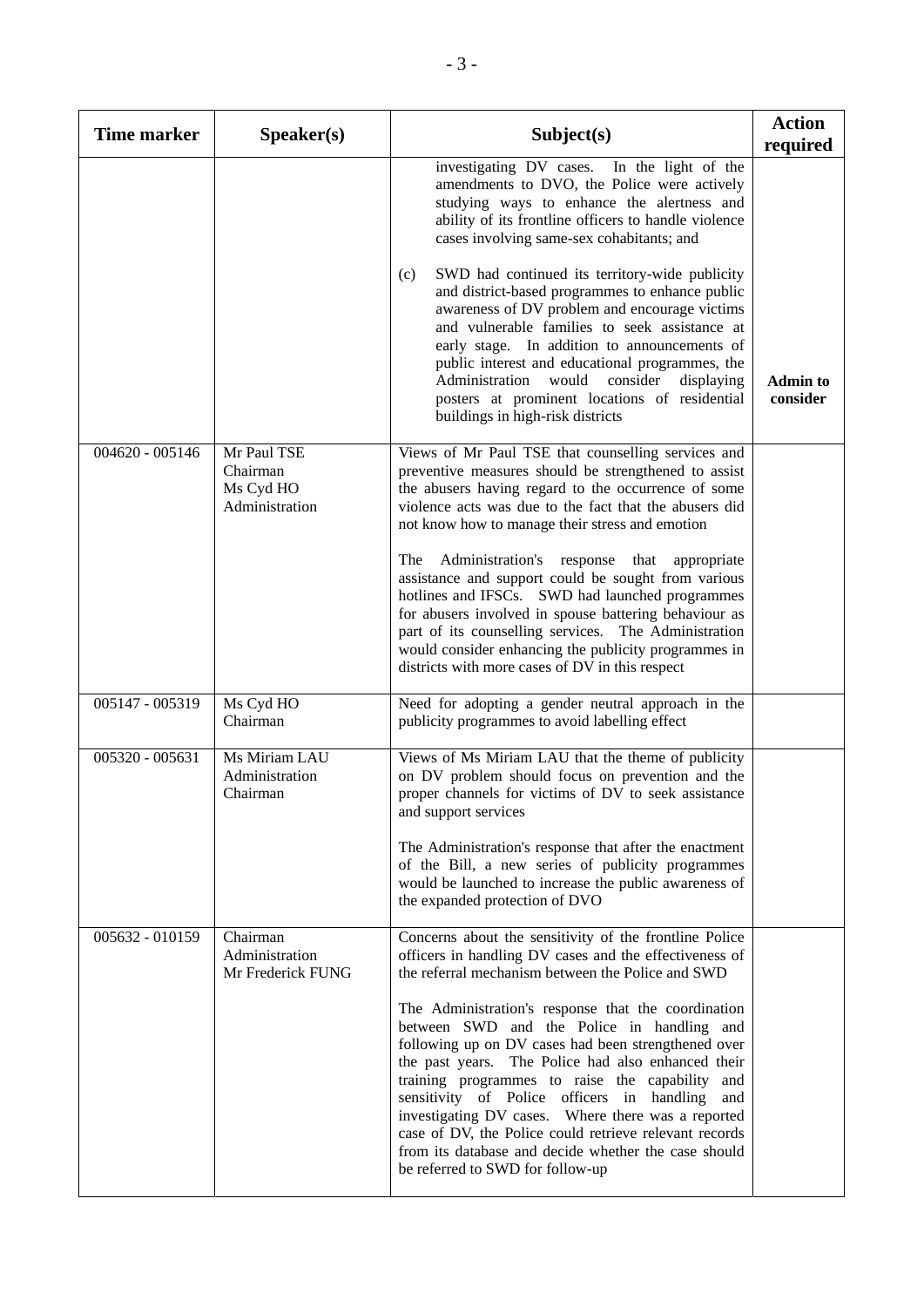| <b>Time marker</b> | Speaker(s)                                                                                                                          | Subject(s)                                                                                                                                                                                                                                                                                                                                                                                                                                                                                                                                                                                                                                                                                                                                                                                                                                                                                                                                                                                                                                         | <b>Action</b><br>required |
|--------------------|-------------------------------------------------------------------------------------------------------------------------------------|----------------------------------------------------------------------------------------------------------------------------------------------------------------------------------------------------------------------------------------------------------------------------------------------------------------------------------------------------------------------------------------------------------------------------------------------------------------------------------------------------------------------------------------------------------------------------------------------------------------------------------------------------------------------------------------------------------------------------------------------------------------------------------------------------------------------------------------------------------------------------------------------------------------------------------------------------------------------------------------------------------------------------------------------------|---------------------------|
| 010200 - 010642    | Ms Cyd HO<br>Administration<br>Chairman                                                                                             | Concern about the measures in place to enhance the<br>sensitivity of the frontline staff, in particular the Police,<br>in handling DV cases of same-sex relationships<br>The Administration's response that SWD and the Police<br>would strengthen training for frontline social workers<br>and Police officers to enhance their sensitivity in<br>handling cases of same-sex relationships.<br>The<br>Administration would provide a paper on the<br>complementary measures taken by the Police to<br>enhance the sensitivity and capability of the frontline<br>Police officers in handling violence cases of same-sex<br>and<br>knowledge<br>relationships<br>their<br>on<br>the<br>implementation of the amended DVO                                                                                                                                                                                                                                                                                                                           | <b>Admin</b>              |
| 010643 - 010856    | Mr Paul TSE<br>Chairman<br>Administration                                                                                           | Suggestion of setting up a specialised team within the<br>Police to handle violence cases of<br>same-sex<br>relationships                                                                                                                                                                                                                                                                                                                                                                                                                                                                                                                                                                                                                                                                                                                                                                                                                                                                                                                          |                           |
|                    | Clause-by-clause examination of the Bill                                                                                            |                                                                                                                                                                                                                                                                                                                                                                                                                                                                                                                                                                                                                                                                                                                                                                                                                                                                                                                                                                                                                                                    |                           |
| 010857 - 012213    | Chairman<br>Administration<br>Ms Emily LAU<br>ALA8<br>Mr Paul TSE<br>Ms Miriam LAU<br>Ms Audrey EU<br>Mr WONG Sing-chi<br>Ms Cyd HO | The Objects of the Bill<br>The Administration's response to the concerns raised<br>by The Law Society of Hong Kong (the Law Society)<br>in its submission [LC Paper No. $CB(2)2483/08-09(01)$ ]<br>that $-$<br>the ejusdem generis rule as cited by the Law<br>(a)<br>Society concerning the proposed definition of<br>"cohabitation relationship" was a rule of<br>interpretation that the court would apply in the<br>construction of the legal effect of a particular<br>provision in a statute or legal document.<br>The<br>precise meaning of the word "couple" under the<br>amended DVO should, and could only, be<br>determined when read in context and in<br>accordance with the legislative intent.<br>The<br>Administration had stated clearly that the<br>legislative intent of the Bill was to extend<br>protection to cohabitants of the same sex in its<br>long title and Explanatory Memorandum as well<br>as the Legislative Council Brief.<br>All these<br>served to put beyond doubt the legislative intent<br>of the Bill; and |                           |
|                    |                                                                                                                                     | (b)<br>under the amended DVO, different categories of<br>protected persons would be clearly delineated.<br>As such, the Administration considered that<br>revising the short title of DVO would help better<br>reflect the delineation of protected persons under<br>the amended DVO<br>The Administration was requested to $-$<br>(a)<br>provide a written response to the views made by<br>The Law Society of Hong Kong; and                                                                                                                                                                                                                                                                                                                                                                                                                                                                                                                                                                                                                     | Admin                     |
|                    |                                                                                                                                     | consider adding a reference in the proposed<br>(b)<br>definition of "cohabitation relationship" to state<br>expressly that the 2 parties to the relationship<br>may be of the same sex or of the opposite sex                                                                                                                                                                                                                                                                                                                                                                                                                                                                                                                                                                                                                                                                                                                                                                                                                                      |                           |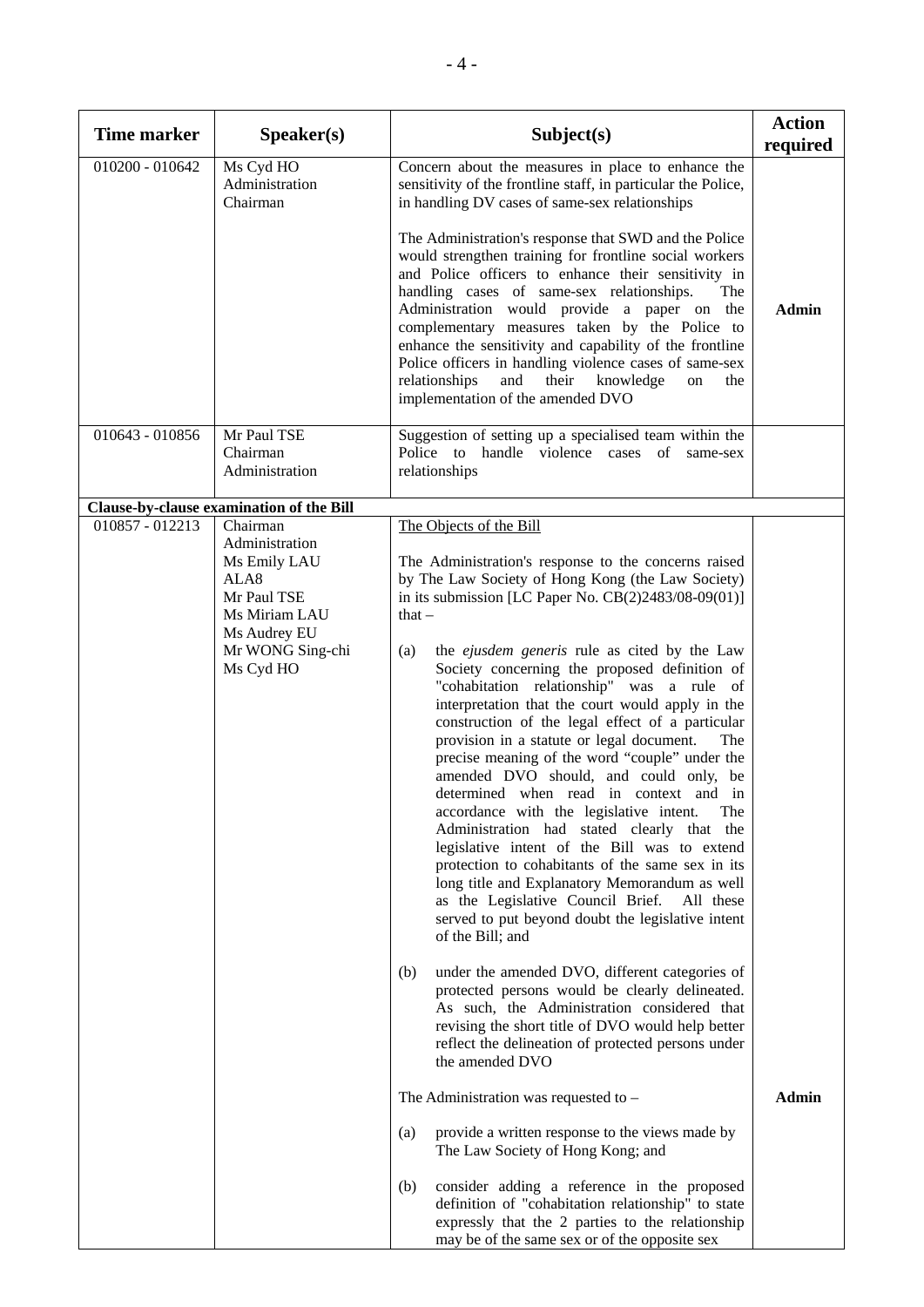| <b>Time marker</b> | Speaker(s)                                                  | Subject(s)                                                                                                                                                                                                                                                                                                                                                                                                                                                                                                                                                                                                                                                       | <b>Action</b><br>required   |
|--------------------|-------------------------------------------------------------|------------------------------------------------------------------------------------------------------------------------------------------------------------------------------------------------------------------------------------------------------------------------------------------------------------------------------------------------------------------------------------------------------------------------------------------------------------------------------------------------------------------------------------------------------------------------------------------------------------------------------------------------------------------|-----------------------------|
| 012214 - 012234    | Administration                                              | Clause 1 - Short title                                                                                                                                                                                                                                                                                                                                                                                                                                                                                                                                                                                                                                           |                             |
|                    |                                                             | Members raised no question on clause 1                                                                                                                                                                                                                                                                                                                                                                                                                                                                                                                                                                                                                           |                             |
| 012235 - 012454    | Administration<br>Chairman<br>Ms Emily LAU                  | Clause 2 - Commencement<br>The Administration was requested to revert to the Bills<br>Committee on the commencement date of the Bill<br>together with the Administration's plan on the<br>preparatory work being undertaken by respective<br>departments concerned to tie in<br>with<br>the<br>commencement of the amended Ordinance                                                                                                                                                                                                                                                                                                                             | <b>Admin</b>                |
| 012455 - 012853    | Chairman<br>Administration<br>Mr Paul TSE<br>Ms Audrey EU   | Clause 3 - Long title amended<br>Concern whether the term "關係" should be deleted<br>from "家庭關係" in the long title to tally with the style<br>of the English version and the short title                                                                                                                                                                                                                                                                                                                                                                                                                                                                          | <b>Admin to</b><br>consider |
| 012854 - 012913    | Chairman<br>Administration                                  | Clause 4 - Short title amended<br>Members raised no question on clause 4                                                                                                                                                                                                                                                                                                                                                                                                                                                                                                                                                                                         |                             |
| 012914 - 013224    | Chairman<br>Administration<br>Ms Emily LAU                  | Clause 5 - Interpretation and application<br>In the light of members' views, the Administration<br>would consider adding a reference in the proposed<br>definition of "cohabitation relationship" to state<br>expressly that the 2 parties to the relationship may be<br>of the same sex or of the opposite sex                                                                                                                                                                                                                                                                                                                                                  | <b>Admin</b>                |
| 013225 - 013801    | Ms Miriam LAU<br>Chairman<br>Administration                 | Concerns about the need to provide a definition of<br>"domestic relationship"<br>The Administration's explanation that it did not see the<br>need to define "domestic relationship" because -<br>no definition of "domestic relationship" was<br>(a)<br>provided in the principal Ordinance;<br>(b)<br>the term "domestic relationship" did not appear<br>in any provisions of the principal Ordinance and<br>the amended Ordinance; and<br>under the proposed sections 3 and 3A, spouses<br>(c)<br>and former spouses and their children, immediate<br>and extended family members were clearly<br>defined as persons protected under the amended<br><b>DVO</b> |                             |
| 013802 - 014916    | Ms Audrey EU<br>Ms Miriam LAU<br>Administration<br>Chairman | Whether living together was a prerequisite in<br>considering the existence of a cohabitation relationship<br>The Administration's response that while "living<br>together as a couple in an intimate relationship" was a<br>condition in determining whether two persons were in<br>a cohabitation relationship, the amended Ordinance<br>covered such a relationship that had come to an end                                                                                                                                                                                                                                                                    |                             |